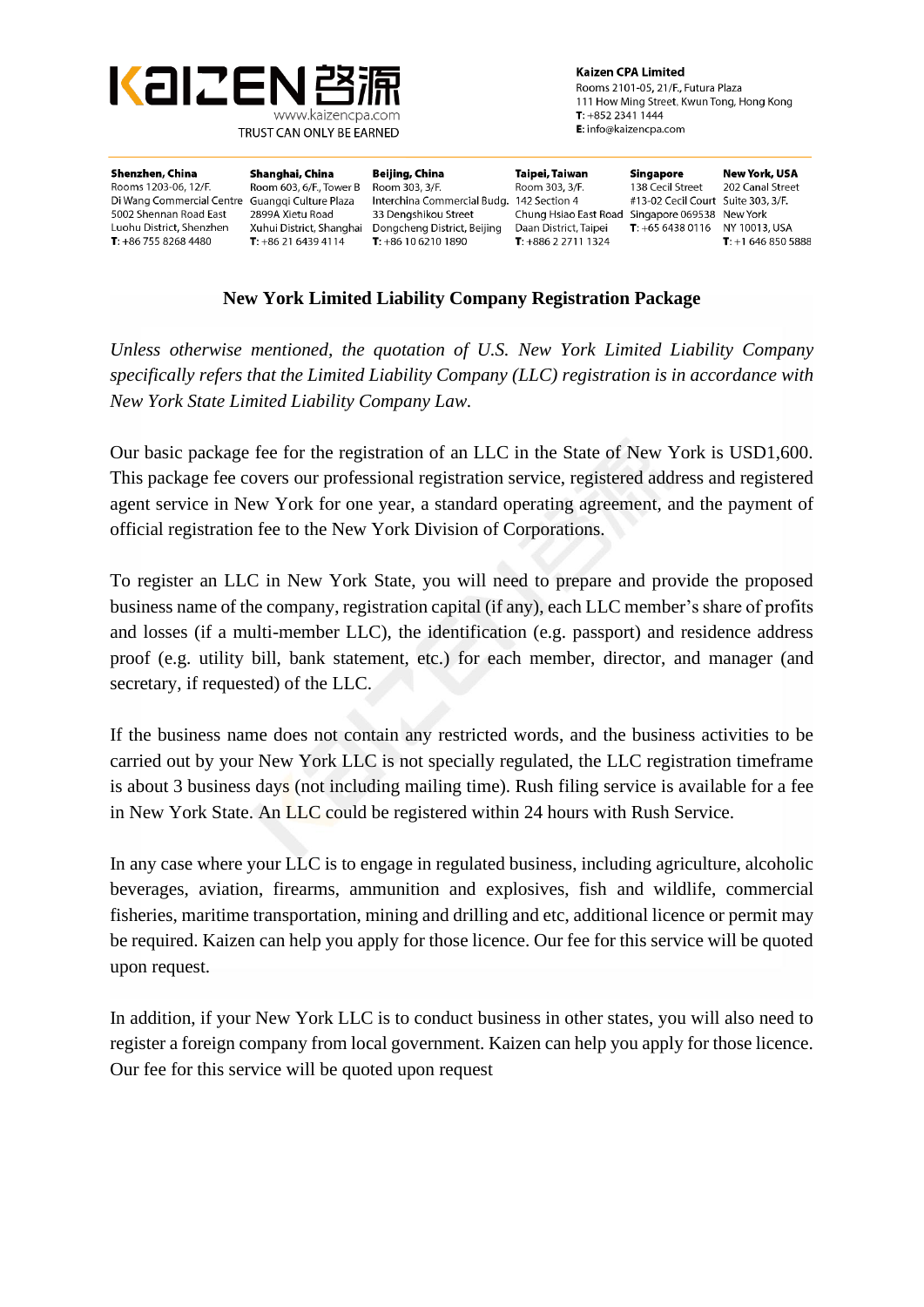# **1. An LLC in New York Registration Services and Fees**

Our fees for handling the registration of an LLC in New York is USD 1,600, including the following services:

- (1) LLC Registration
	- (a) Answer your questions regarding the registration and maintenance of an LLC in New York State;
	- (b) Perform name availability search;
	- (c) Pay registration filing fee to New York State Division of Corporations;
	- (d) Standard Operating Agreement;
	- (e) Minutes of first meeting of Board of Directors;
	- (f) Compile minutes for opening a business bank account resolution, if any;
	- (g) Customize a corporate kit, including metal corporate seal, stock certificate, register of shareholder, register of director, and stock transfer ledger etc.
- (2) Registered Address and Registered Agent for the first year

Kaizen will provide a registered address and a registered agent in New York State for one year in compliance with the requirement of Division of Corporations of New York State for the purpose of registration of company.

### **Notes:**

- (1) Our fee quoted above does not cover courier charge;
- (2) Our fee quoted above excludes the taxes. If tax invoice is needed, value-added tax at the prevailing rate may be charged and collected.

# **2. Other Relevant Services**

| <b>ITEM</b>    | <b>DESCRIPTION</b>                                    | <b>AMOUNT</b><br>(USD) |
|----------------|-------------------------------------------------------|------------------------|
| 1              | Expedited (Rush) Service (Note 1)                     | <b>200</b>             |
| 2              | Publication requirement in New York State (Note 2)    | At least 1500          |
| 3              | EIN application (Note 3)                              | 300                    |
| $\overline{4}$ | ITIN application (Note 4)                             | 1000                   |
| 5              | Sales tax certificate of authority (Note 5)           | 300                    |
| 6              | State and local business license application (Note 6) | <b>TBA</b>             |
| 7              | Federal business license application (Note 7)         | <b>TBA</b>             |
| 8              | USA bank account introductory service (Note 8)        | 500                    |
| 9              | Provide mailing address (Note 9)                      | 500                    |
| 10             | Authentication for formation documents (Note 10)      | <b>TBA</b>             |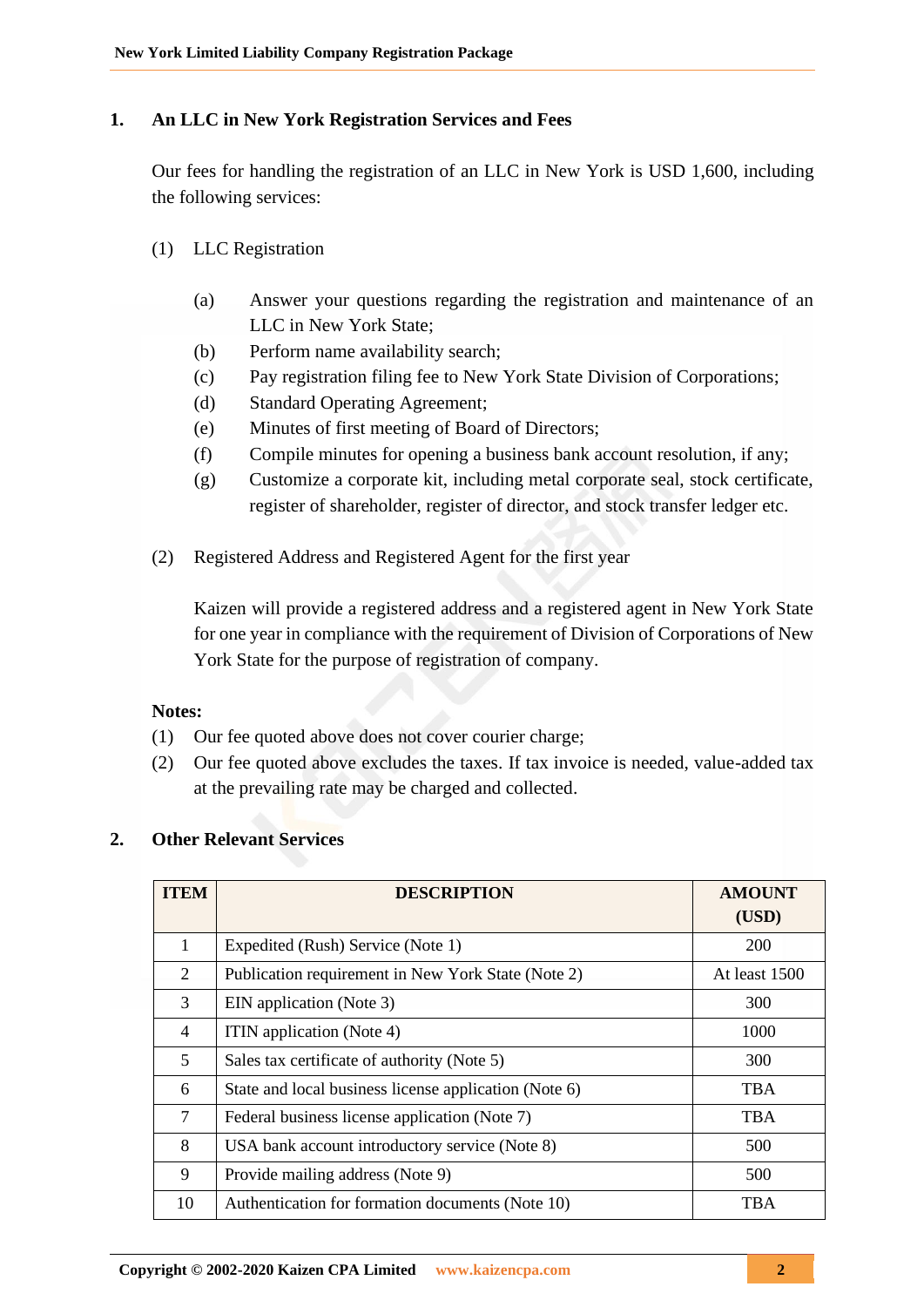Note:

- (1) If expedited service (also known as Rush Service) is requested, the State's turnaround time will be reduced. That is, the company can be registered within 24 hours of filing of registration documents.
- (2) Each new LLC registered in New York State must publish twice about the corporate formation on the local newspaper within 120 days after the registration. After the LLC registration, the LLC will be forwarded to the local county clerk and is in the process of getting the clerk's designation for a daily and weekly newspaper around 6 weeks. Upon receipt of designation we will immediately handle the preparation and placement of the legal ad in the two assigned newspapers, after which the newspapers will begin publishing the legal notice in their next available issue. We will then contact the newspapers to obtain the dates of publication for this notice and subsequently email this information to you.

Once the publication is completed, you will receive the newspaper Affidavits of Publication, confirming full compliance with the NY State LLC publishing law. The Certificate of Publication, with the Affidavits of Publication and a filing fee, must be filed with the NY Department of State. The process involves multiple steps mandated by the NY State LLC law and is estimated to take around 3 months.

(3) Employer Identification Number (EIN), also known as Federal Employer Identification Number (FEIN), or Federal Tax Identification Number (FTIN), is a business identification number just like a Social Security Number (SSN) for your personal identification number. The EIN number allows you to communicate with the Internal Revenue Service (IRS) in the dealing of all the tax matters of your New York company. The EIN is also needed for bank account opening.

The EIN is issued by the Internal Revenue Service (IRS) upon application. The IRS normally takes around 3 weeks to process an application. Expedited service is not available. Kaizen will notify you through Email upon receipt of the EIN from the tax authority.

(4) If your New York LLC is to open a business bank account in U.S., or the responsible person of the LLC is required to file individual tax return in the U.S., then the responsible person must apply for an Individual Taxpayer Identification Number (ITIN) from Internal Revenue Service (IRS). The processing time is about 6 to 8 weeks, and it may take up to 11 weeks during tax season (Jan - April). Expedited service is not available. Kaizen will notify you through Email once received the ITIN from the tax authority.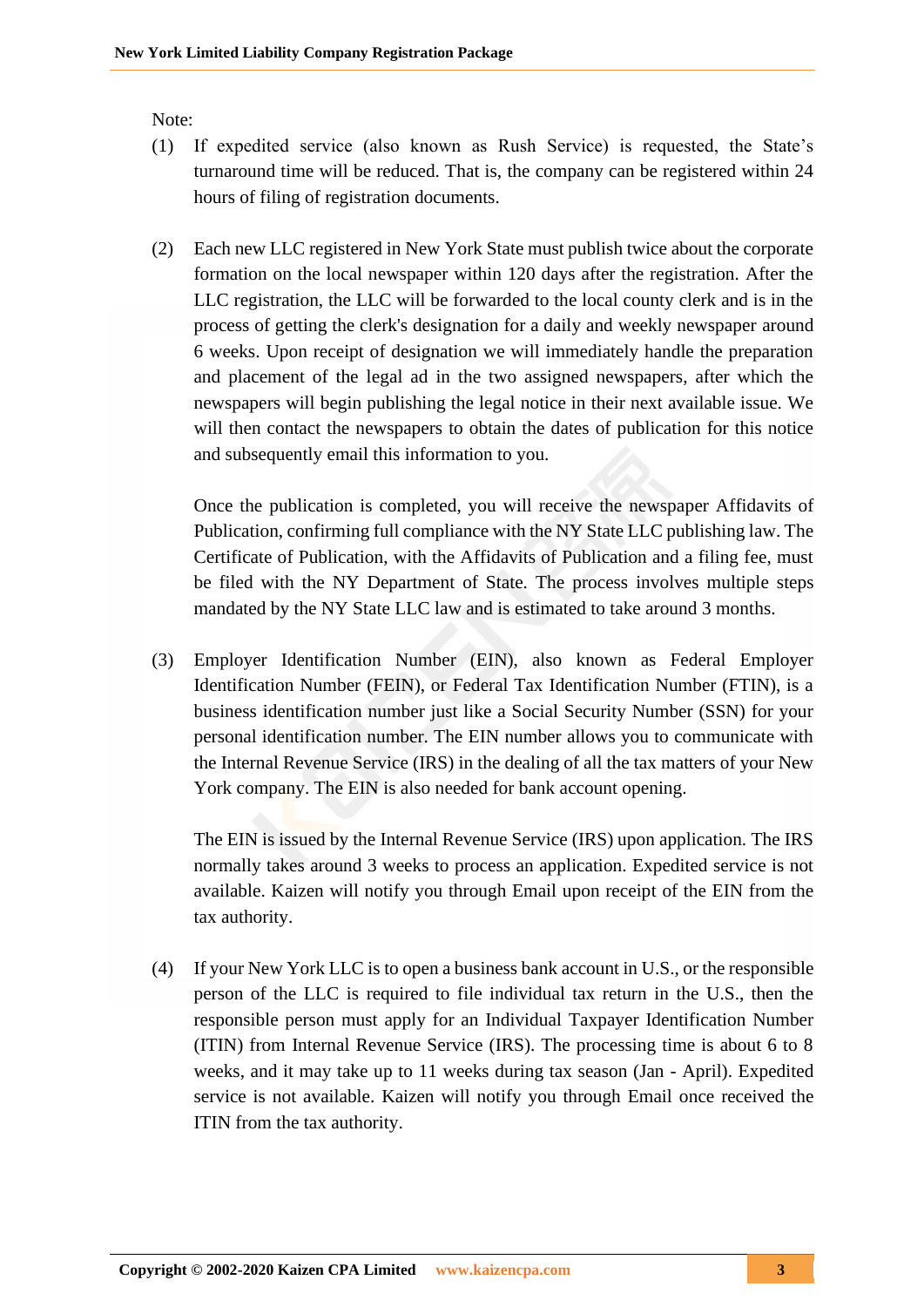- (5) If your New York company intends to engage in retail or wholesale, or offer certain taxable service and has an office/warehouse or sales representatives in New York State, then your LLC is required to obtain a Sales tax certificate of authority. Please note if your LLC's annual taxable sales are over USD 300,000 or over 100 transactions in New York State per year, the LLC is also required to apply the Sales Tax Certificate of Authority even if it does not have a physical presence. The application process takes about 5-7 business days. Expedited service is not available. Kaizen will notify you through Email once received the Sales Tax Certificate of Authority from the tax authority.
- (6) There is no need to obtain state and local business license if the business of your New York LLC does not involve special industries and it will not hire employees or set up business office/warehouse at New York. Otherwise, the LLC may be required to obtain certain state business license or permit. Please reach out to us for more detailed about these local city/county business license.
- (7) A New York LLC is not required to apply for Federal Business License unless the business activities are regulated by the federal authority. The regulated business activities include agriculture, alcoholic beverages, aviation, firearms, ammunition and explosives, fish and wildlife, commercial fisheries, maritime transportation, mining and drilling, nuclear energy, radio and television broadcasting, transportation and logistics. Kaizen can help your New York LLC to apply for these federal licence and permit. Our fee for this service will be quoted upon request.
- (8) Kaizen can provide onsite assistance and help you to open a business bank account in New York for your New York LLC. Please notice that the responsible person (the director) of the LLC is required to be interviewed and sign related documents onsite under the witness of the banker. Kaizen is limited to providing introductory and assistance services and do not guarantee the result of the bank account opening as it is the sole discretion of the bank to determine whether to accept an application or not. Please also note that both the EIN and ITIN are required by the bank.
- (9) Kaizen can provide a New York address as your business mailing address. The mailing address can be used to receive letters from bank, government, and other related business letters for the LLC, then Kaizen will forward these letters to you through email (by default) or mail (if necessary). Actual delivery fee or postal is to be charged separately.
- (10) Kaizen provides the notary service for the formation documents, including authentication in Division of Corporations of New York and Chinese Consulate General. Our fee for handling the notarisation and apostille will be quoted upon request.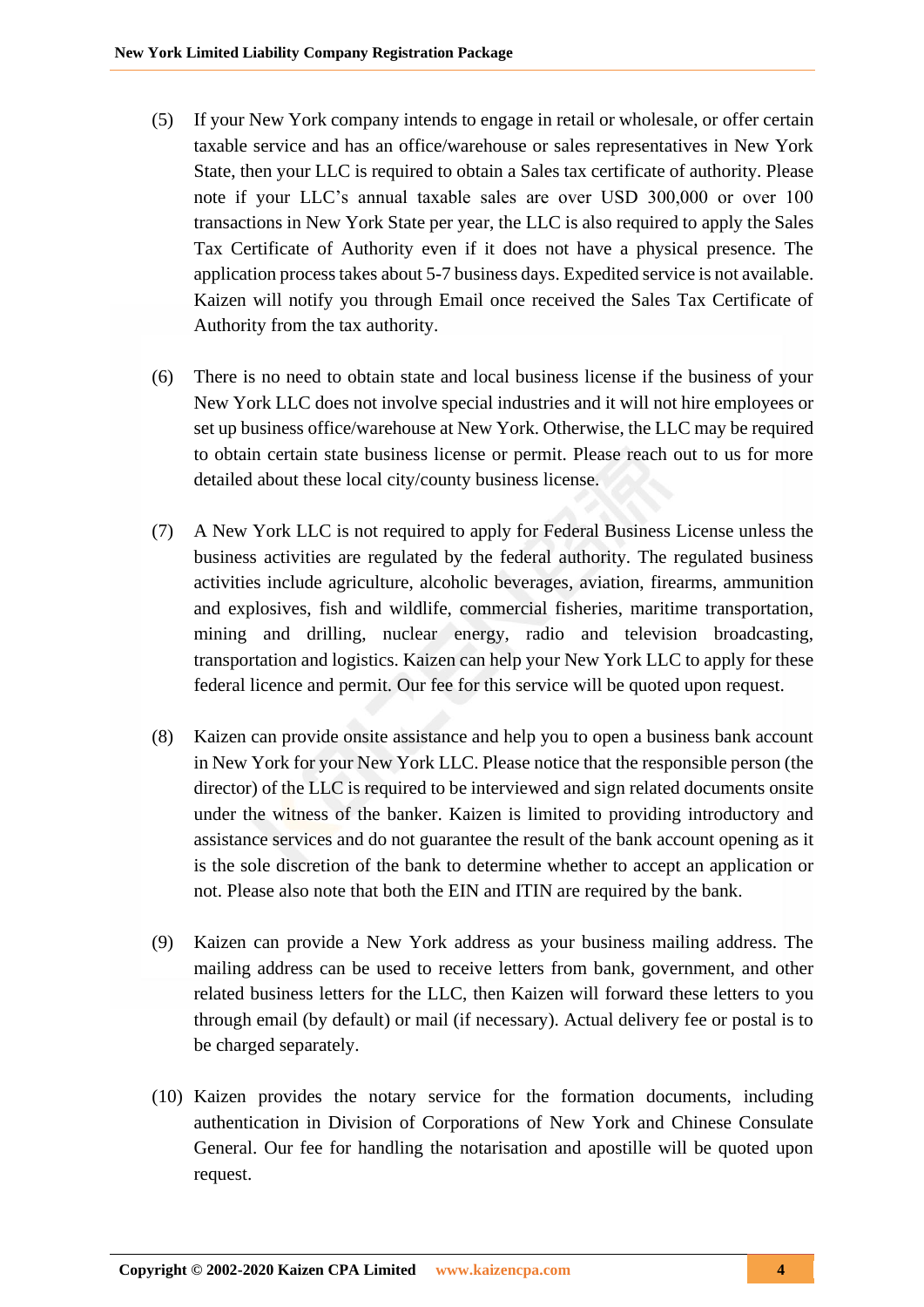# **3. Payment Time and Method**

We currently accept Hong Kong Dollar check, cash or TT and credit card through PayPal only. If payment is settled through PayPal, extra 5% services fee will be charged. Upon receipt of your order, we will issue an invoice to you for your settlement. Because of the nature of services, we require full payment in advance. Also, once service is commenced, no service fee will be refunded except special cases.

# **4. Fundamental Structure of an LLC in New York**

Minimum requirements for an LLC in New York registration:

- (1) At least one incorporator, can be a member or officer;
- (2) At least one member. The member can be a legal entity or natural person, without nationality limitation;
- (3) At least one director. The director must be a natural person;
- (4) At least one officer (Chief Executive Officer, Chief Finance Officer, or Secretary). The officer must be a natural person;
- (5) The director or officer can sign legal documents on behalf of the LLC and record minutes of meetings;

# **5. Registration Procedures of an LLC in New York**

### The registration procedures for an LLC in New York are listed as follows:

| No.            | <b>Description</b>                                                        | <b>Time</b>            |
|----------------|---------------------------------------------------------------------------|------------------------|
|                |                                                                           | (Business Days)        |
| $\mathbf{1}$   | Kaizen was entrusted to handle the LLC registration in New York;          | <b>Client Schedule</b> |
|                | you should fill out the order form, "due diligence document", and         |                        |
|                | other documents (listed in part 6), then E-mail the whole package to      |                        |
|                | Kaizen. Meanwhile, Kaizen service fees should be paid at this             |                        |
|                | point;                                                                    |                        |
| 2              | Kaizen will check the name availability at New York State                 |                        |
|                | registration office;                                                      |                        |
| 3              | Kaizen will compile the required documents, including Article of          |                        |
|                | Organization and standard operating agreement;                            |                        |
| $\overline{4}$ | Kaizen will send the documents mentioned in (3) to you to review          |                        |
|                | and confirm the accuracy;                                                 |                        |
| $\mathfrak{H}$ | Kaizen will submit the Articles of Organization to New York               |                        |
|                | registration office and pay the registration filing fee. The officer will |                        |
|                | review the document, and mail to Kaizen the sealed Articles of            | 3                      |
|                | Organization with filing date and filing number within 3 business         |                        |
|                | days if approved;                                                         |                        |
| 6              | After the registration, Kaizen will customize the corporate kit, such     | $\tau$                 |
|                | as order the metal corporate seal, prepare register of directors,         |                        |
|                | register of members, and share certificate, etc.;                         |                        |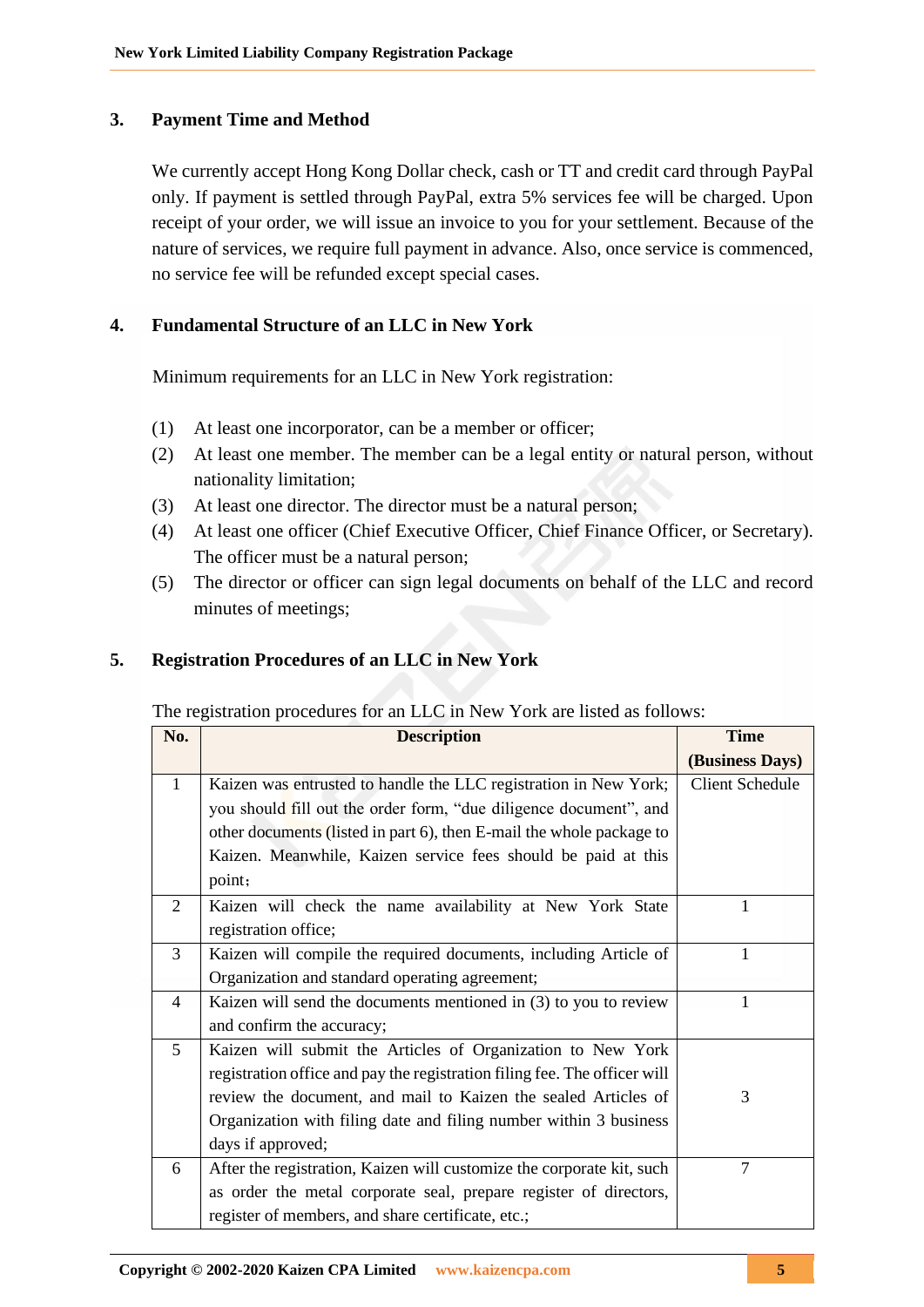#### **New York Limited Liability Company Registration Package**

| 7  | Kaizen will arrange to apply the EIN, if being engaged to do so;      | $14 - 21$  |
|----|-----------------------------------------------------------------------|------------|
|    | Kaizen will arrange the publication for the LLC in New York State,    |            |
| 8  | file the Certificate of Publication and the Affidavits of publication | 3-4 months |
|    | with the New York Department of State after completing the            |            |
|    | publication;                                                          |            |
| 9  | Kaizen will undertake the Certificate of Incumbency and certified     | TBD        |
|    | copy of registration document, if being engaged to do so;             |            |
| 10 | After all the above procedures are completed, Kaizen will deliver     |            |
|    | all the documents to you at the address designated.                   |            |

Note:

- (1) The number of days stated above are estimations and for reference only. In addition, they are estimated based on the assumption that no application for license or permit is required.
- (2) For No.5, if the expedited service is requested, the registration will be processed within 24 hours with extra expedited service fees USD 200. The publishing period is not included.

# **6. Documents Required to Register an LLC in New York**

You should provide the following documents to Kaizen:

- (1) Names of the proposed company. Please provide 2 to 3 preferred names in priority order;
- (2) Passport copy and residential address proof (utility bill, phone bill, or bank statement, etc for the most recent 3 months) in respect of each member, director, and officer (and secretary, if requested) of the LLC. If the member is a legal entity, please provide the entity's registration document and registered address;
- (3) Registered capital and each member's share of profits and losses (if more than one member);
- (4) The detailed description of the LLC's main business activities, such as the services intend to offer or products intend to sell, and location of potential customers/suppliers;
- (5) Date of commencement of business;
- (6) Number of Employees, if any;
- (7) Duly completed "due diligence questionnaire" provided by Kaizen.

The identification and address proof, mentioned in (2), should be certified or notarized by Kaizen, local notary at the place of the member and manager, lawyer, CPA, or bank manager.